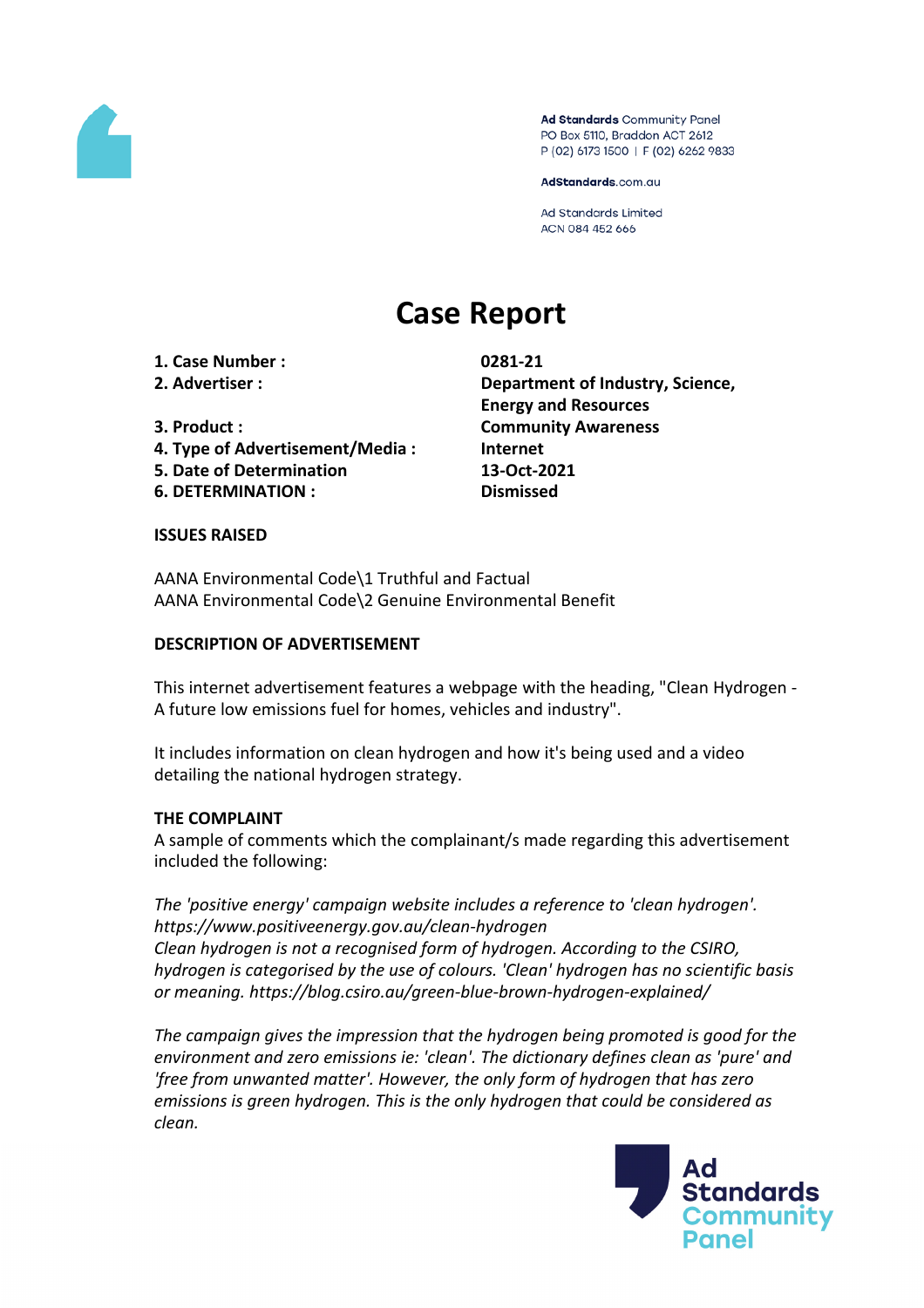

*The hydrogen investments being promoted by the government in this campaign are not all clean or green. While some are 'cleaner' (lower emissions) than some other forms of energy, they are not all 'clean'.*

*For example, La Trobe Valley hydrogen hub that is being funded as part of the campaign uses coal to create hydrogen and has the same greenhouse gas emissions as coal power. https://www.abc.net.au/news/2021-03-12/hydrogen-from-coalproduction-begins-la-trobe-valley/13241482*

*In the reporting of this campaign, PV magazine pointed out that 'clean hydrogen' is the term that the government has made up and "uses to lump fossil fuel hydrogen with carbon capture and storage in with legitimately renewable green hydrogen" https://www.pv-magazine-australia.com/2021/09/21/hydrogen-hub-shortlistexpanded-as-feds-commit-additional-150-million/*

*The Environmental Claims Code states that claims cannot be 'overstated' and that 'the extent of environmental benefit, are presented in a manner that can be clearly understood by the consumer.'*

*The use of the word 'clean' to describe the hydrogen being promoted in this campaign overstates its environmental benefits and obscures the real types of hydrogen being used (green, blue and grey) so they are not clear to the consumer.*

## **THE ADVERTISER'S RESPONSE**

Comments which the advertiser made in response to the complainant/s regarding this advertisement include the following:

*Case reference number 0281-21*

*Thank you for your correspondence of 30 September 2021 to the Department of Industry, Science, Energy and Resources concerning the complaint made to Ad Standards regarding the campaign website https://www.positiveenergy.gov.au/cleanhydrogen.*

*The Department understands the complaint primarily relates to the Australian Association of National Advertisers (AANA) Environmental Claims in Advertising Code. In particular, the complaint relates to the Code's provisions (1)(a) 'Environmental Claims in Advertising or Marketing Communication shall not be misleading or deceptive or be likely to mislead or deceive' and (2)(b) 'Environmental Claims must not overstate the claim expressly or by implication.'*

*The Department understands the complainant has raised concerns regarding use of the term 'clean hydrogen' on the positiveenergy.gov.au website. In particular, the complainant asserts:*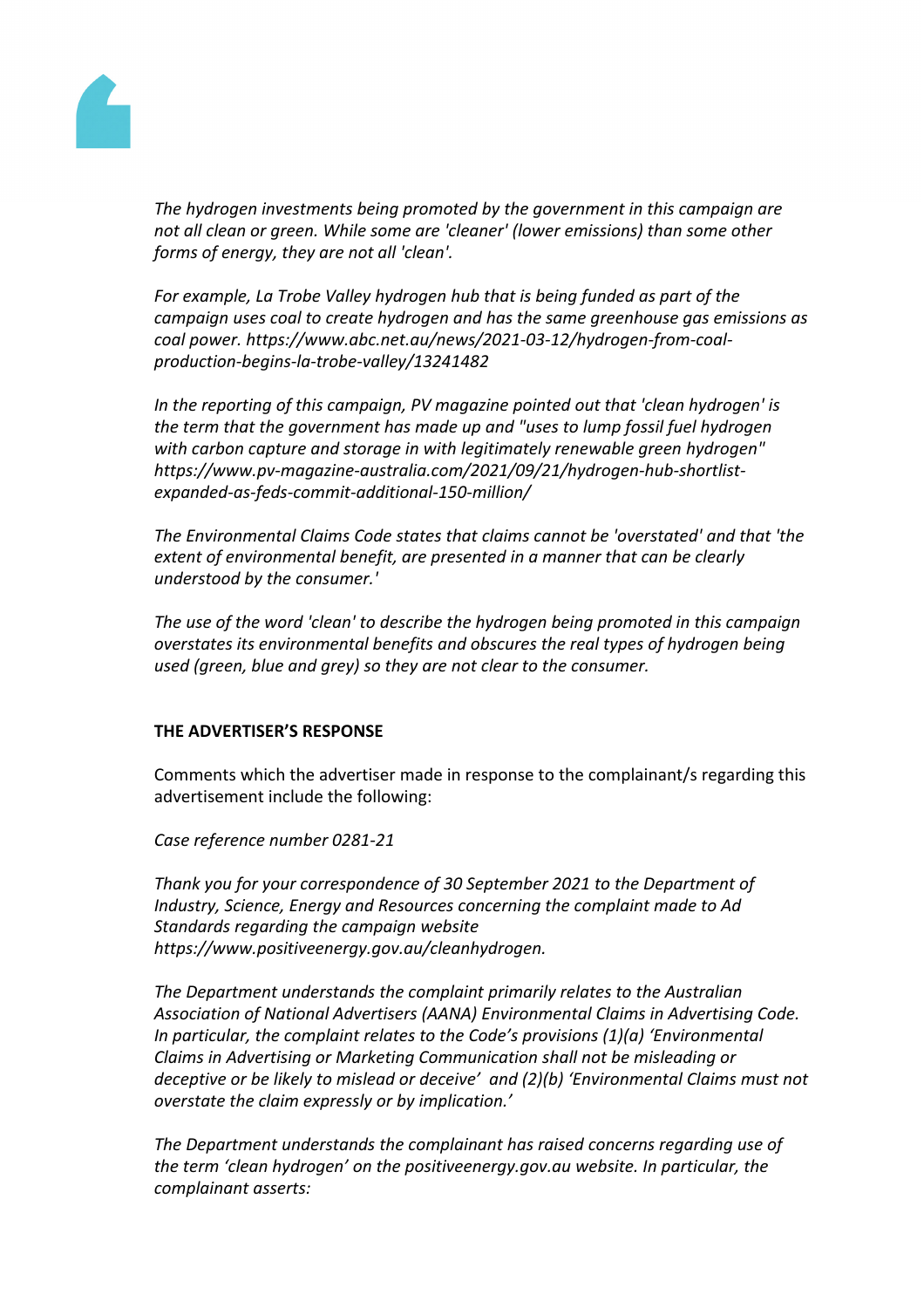

- *• The term 'clean hydrogen' is not a recognised term;*
- *• The use of the term 'clean hydrogen' is intended to mislead the public to believe that hydrogen being supported by government action does not rely on the use of fossil fuels;*
- *• That the term is being promoted in the campaign 'overstates its environmental benefits and obscures the real types of hydrogen being used (green, blue and grey) so they are not clear to the consumer.'*

*In response, the Department provides the following information.*

# *BACKGROUND AND PURPOSE OF THE CAMPAIGN*

*The Australian Government's public communication campaign is intended to ensure all Australians are aware of the progress being made to reduce emissions and increase the use of clean energy.*

*The campaign aims to better inform Australians about how the Government's significant investment in clean energy technologies and projects is reducing emissions while looking after Australians' way of life, such as creating new industries and jobs.*

*One element of the Government's actions to reduce emissions has been to support the development of an Australian hydrogen industry. The Australian Government is investing \$1.2 billion into developing hydrogen. The campaign draws attention to these investments.*

## *COMPLIANCE WITH THE CODE OF ETHICS*

*In developing the campaign, the department complied with the Australian Government Guidelines on Information and Advertising campaigns. This included considering the advice of the Independent Communications Committee (https://www.finance.gov.au/publications/compliance-advice/department-industryscience-energy-and-resources-emissions-reduction-campaign-september-2021).*

*The Department is satisfied that the campaign materials comply with section 2 of the ANAA Code of Ethics, in that:*

- *• It does not include material which is discriminatory or engages in vilification*
- *• It is not exploitative or degrading*
- *• It does not contain scenes of violence*
- *• It does not contain scenes of sex, sexuality, or nudity*
- *• It does not include offensive language*
- *• It does not depict scenes which contravene principles of health and safety*
- *• It is clearly distinguishable as advertising.*

## *RESPONSE TO THE COMPLAINT*

*In regard to the specific complaints, the Department considers that the material is neither misleading nor deceptive, and does not overstate environmental claims.*

## *'Clean hydrogen'*

*The term 'clean hydrogen' is a commonly used term, and has been for several years.*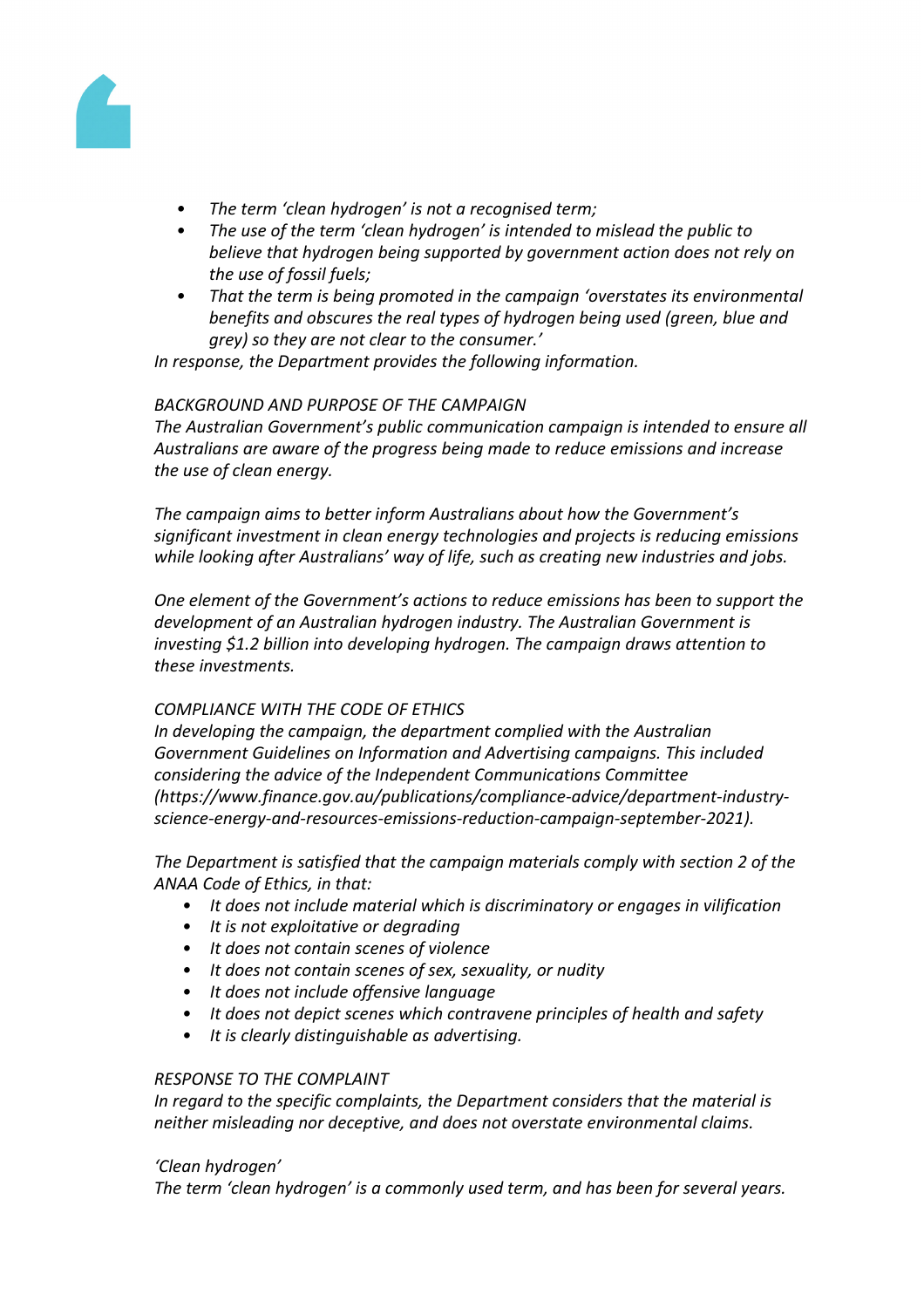

*Under Australia's National Hydrogen Strategy (Australia's National Hydrogen Strategy, 2019), agreed by the Commonwealth, State and Territory Governments and released in 2019, 'clean hydrogen' refers to hydrogen produced from renewable sources and from fossil fuels with substantial carbon capture and storage.*

*'Clean hydrogen' is also used internationally as a common term to refer to renewable and low carbon hydrogen production (e.g. European Clean Hydrogen Alliance). (European Clean Hydrogen Alliance, 2021).*

*Australia's investment in hydrogen as a technology capable of lowering emissions is backed by multiple studies from leading agencies including CSIRO (CSIRO Utilisation Roadmap, 2021) and the International Energy Agency (IEA) (IEA, 2019), among many other possible examples.*

*The term 'clean hydrogen' implies that hydrogen being supported by government action does not rely on the use of fossil fuels.*

*As defined above, the term 'clean hydrogen' acknowledges that some types of hydrogen may be produced using fossil fuels, with substantial use of carbon capture and storage. Consequently, the Department does not regard the use of the term as misleading.*

*The campaign website 'overstates its environmental benefits and obscures the real types of hydrogen being used (green, blue and grey) so they are not clear to the consumer.'*

*The campaign uses the term clean hydrogen. As defined above, the term is not misleading. The campaign website correctly describes the significant environmental and other benefits that will flow from the Government's investments in hydrogen (Australia's National Hydrogen Strategy, 2019), including the potential:*

- *• to blend with or replace natural gas to heat homes and industry, and for cooking*
- *• for fuel cells to generate electricity to power cars, trucks, buses and trains, as an alternative to existing diesel and petrol use*
- *• to store clean energy and generate electricity from this energy for mining sites and remote communities*
- *• as an alternative industrial chemical feedstock for the manufacture of products such as ammonia, fertiliser and steel*
- *• to globally trade clean energy.*

*To provide future customers with additional robust and transparent information on the greenhouse gas emissions associated with hydrogen production, the Australian Government is developing a domestic Guarantee of Origin hydrogen certification scheme.*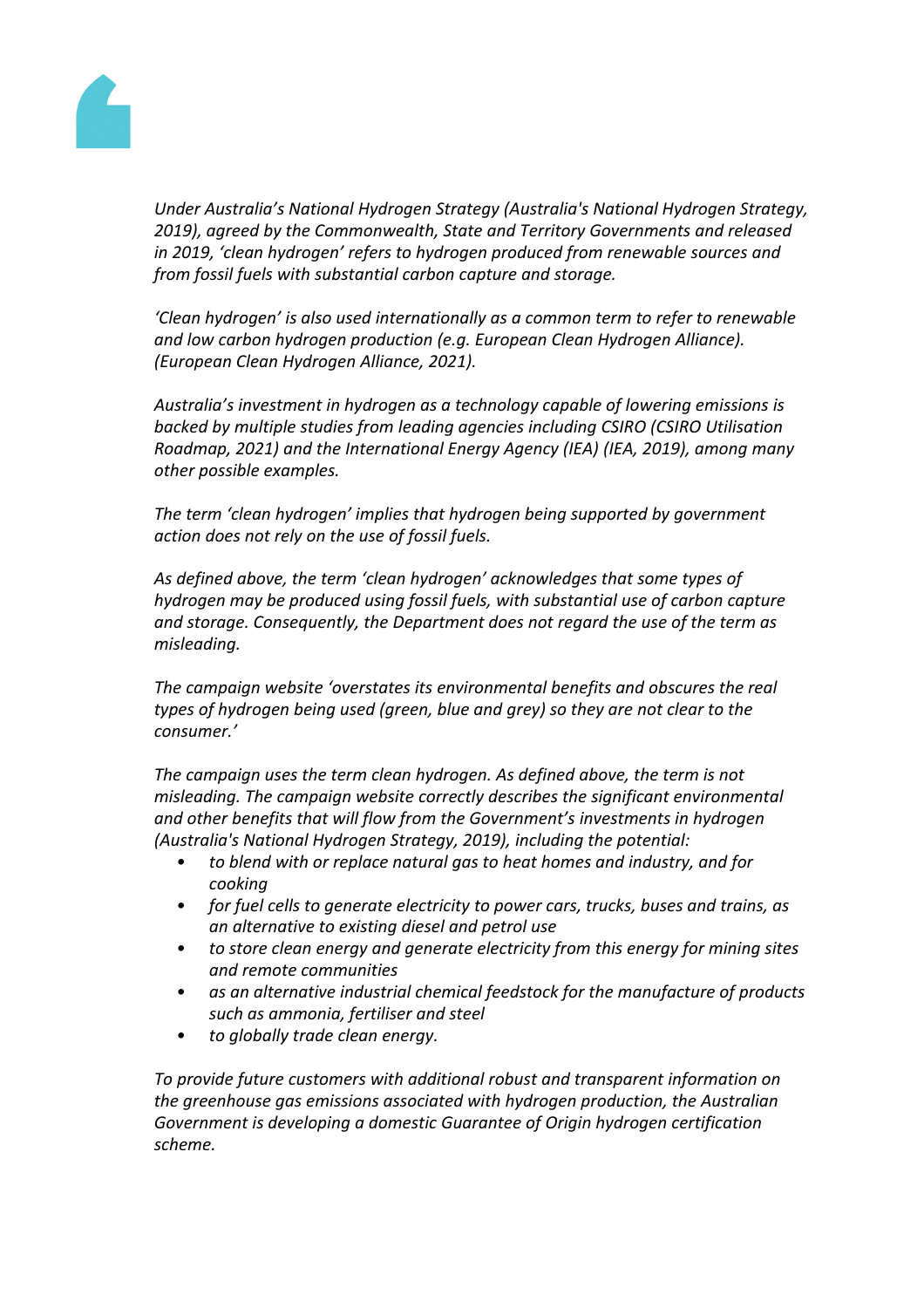

*The scheme will track the carbon emissions associated with Australian hydrogen production, along with other characteristics such as the type of technology and energy source used in its manufacture.*

*Industry trials of the scheme will be managed by the Clean Energy Regulator through a funding commitment under the 2021–22 Budget.*

*Australia is also leading efforts to establish an international agreed methodology for measuring emissions from hydrogen production through the International Partnership for Fuel Cells in the Economy (IPHE).*

*I trust this is of use to the Community Panel.*

## *REFERENCES*

*(2021, October). Retrieved from European Clean Hydrogen Alliance: https://www.ech2a.eu/ Australia's National Hydrogen Strategy. (2019, November). Retrieved from Department of Industry, Science, Energy and Resources: https://www.industry.gov.au/data-and-publications/australias-national-hydrogenstrategy Australia's National Hydrogen Strategy. (2019, November). Retrieved from Department of Industry, Science, Energy and Resources: https://www.industry.gov.au/sites/default/files/2019-11/australias-nationalhydrogen-strategy.pdf CSIRO Utilisation Roadmap. (2021, August). Retrieved from CSIRO: Australia's National Science Agency: https://www.csiro.au/en/work-with-us/services/consultancystrategic-advice-services/csiro-futures/futures-reports/co2-utilisation-roadmap IEA. (2019, June). The Future of Hydrogen: seizing today's opportunities. Retrieved from IEA: www.iea.org/reports/the-future-of-hydrogen*

# **THE DETERMINATION**

The Ad Standards Community Panel (the Panel) considered whether this advertisement breaches the AANA Environmental Claims in Advertising and Marketing Code (the Environmental Code).

The Panel noted the complainant's concern that the advertisement:

- contains references to 'clean hydrogen' which has no scientific basis or meaning
- Gives the impression that the hydrogen being promoted as good for the environment and has zero emissions, however this only relates to green hydrogen – which not all the projects on this website are
- Some hydrogen projects use coal to create hydrogen and this does have greenhouse gas emissions.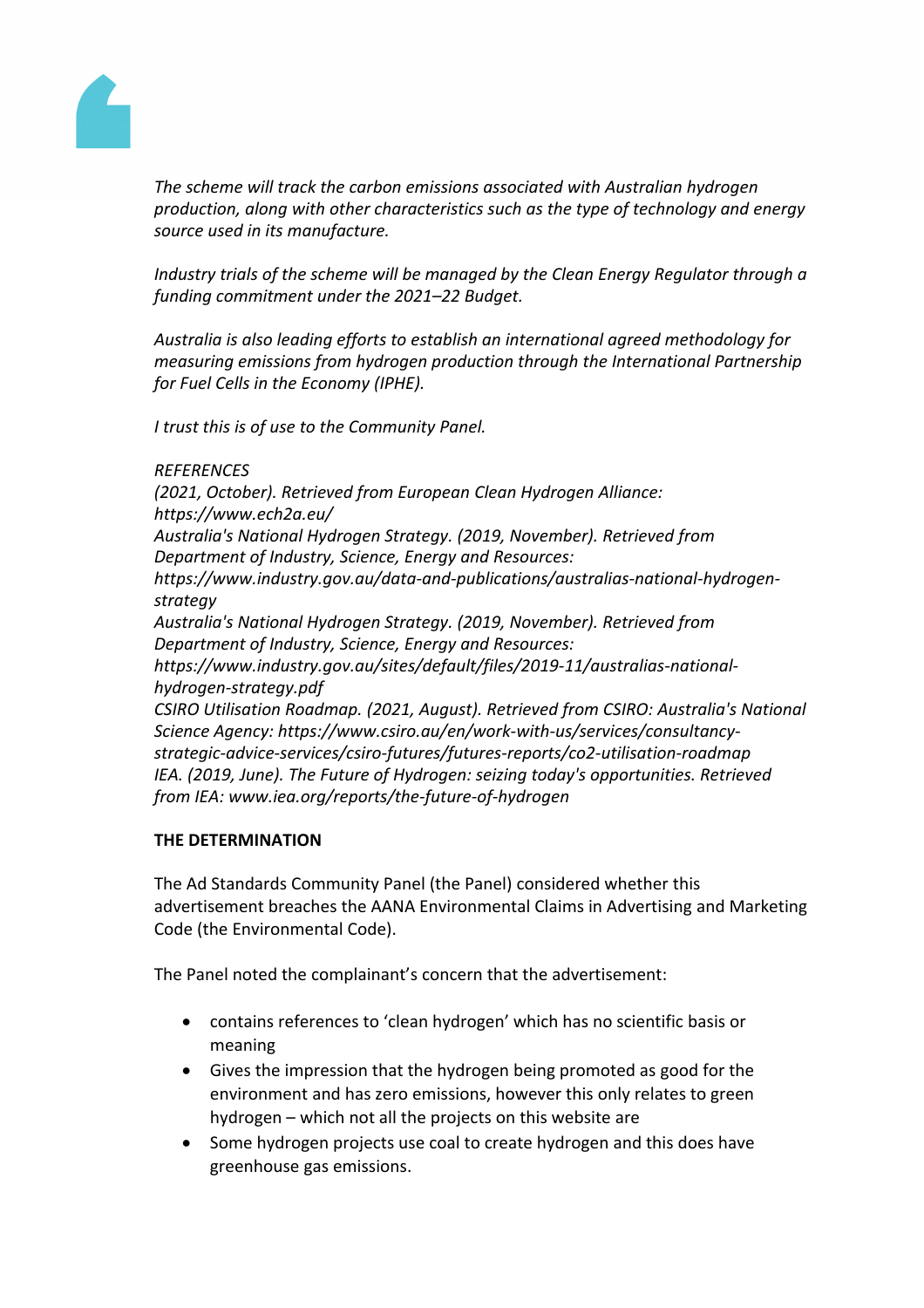

The Panel viewed the advertisement and noted the advertiser's response.

## **Is an environmental claim being made?**

The Panel considered whether the advertisement made an Environmental Claim.

The Environment Code applies to 'Environmental Claims' in advertising and marketing communications.

The Code defines Environmental Claims as "any express or implied representation that an aspect of a product or service as a whole, or a component or packaging of, or a quality relating to, a product or service, interacts with or influences (or has the capacity to interact with or influence) the Environment".

The Panel considered that the advertisement includes the following environmental claims:

- The use of the term 'clean hydrogen' generally, throughout the advertisement
- By using hydrogen, we can reduce dependence on imported fuel, and we can reduce carbon emissions in Australia and around the world.

# **1 a) Environmental Claims in Advertising or Marketing Communication…shall not be misleading or deceptive or be likely to mislead or deceive**

The Panel noted that the Practice Note for this Section includes:

*"It is not intended that legal tests be applied to determine whether advertisements are misleading or deceptive, or likely to mislead or deceive, in the areas of concern to this Code. Instead, consideration will be given as to whether the average consumer in the target market would be likely to be misled or deceived by the material.*

*Factors to consider include:*

- *An advertisement may be misleading or deceptive directly or by implication or through emphasis, comparisons, contrasts or omissions. It does not matter whether the advertisement actually misled anyone, or whether the advertiser intended to mislead – if the advertisement is likely to mislead or deceive there will be a breach of the Code.*
- *The target market or likely audience of the advertising or marketing communication should be carefully considered when making environmental claims. Therefore all advertising should be clear, unambiguous and balanced, and the use of technical or scientific jargon carefully considered."*

The Panel considered that the Environmental Claims in the advertisement are limited to general claims about the potential future use of clean hydrogen and the suggestion that the use of clean hydrogen can reduce carbon emissions.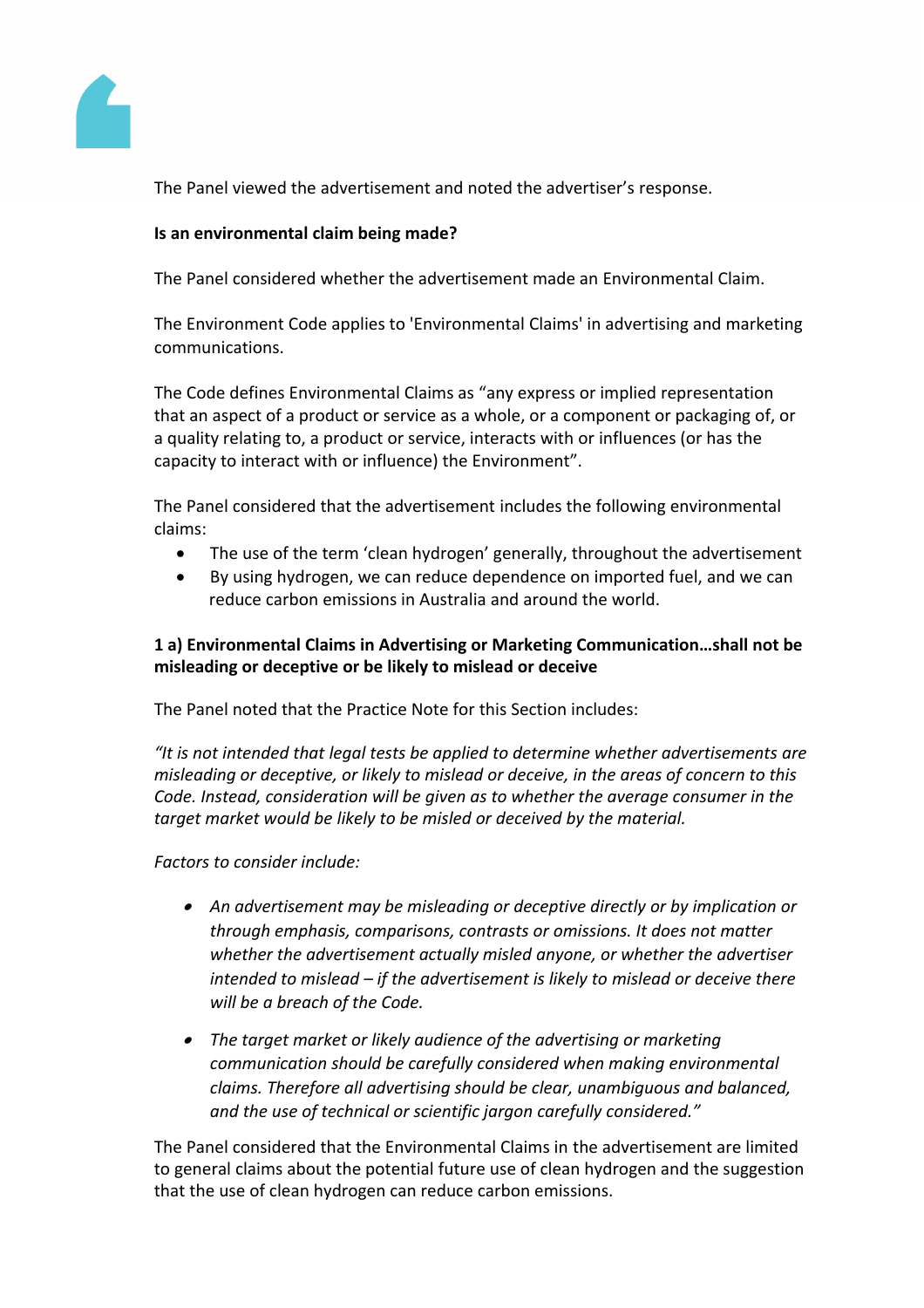

## Clean Hydrogen

The Panel noted the advertiser's response that the term 'clean hydrogen' refers to hydrogen produced from renewable sources and from fossil fuels with substantial use of carbon capture and storage.

The Panel considered that the target market for the communication would be people interested in the Government's hydrogen plan who are looking for more information on the website.

The Panel considered that not all members of the target audience would know the terminology 'clean hydrogen' and would most likely interpret the phrase to be hydrogen produced with little impact on the environment. The Panel considered that this interpretation was consistent with the advertiser's definition of hydrogen produced from renewable sources and from fossil fuels with substantial use of carbon capture and storage.

The Panel noted that given the advertiser's aim of better informing the public it would be appropriate for a clear definition of clean hydrogen to be provided on this webpage so that this information could be easily found and understood by members of the public. However, the Panel noted that a definition of clean hydrogen is provided in the report 'Australia's National Hydrogen Strategy' which is referred to in the video, is available at industry.gov.au and can be accessed through a link provided in the advertisement.

Overall, the Panel considered that the average consumer in the target market would not be likely to be misled or deceived by the use of the phrase 'clean hydrogen'.

## Reduce carbon emissions

The Panel noted the video embedded in the website features the voice-over stating, "By using hydrogen, we can reduce dependence on imported fuel, and we can reduce carbon emissions in Australia and around the world".

The Panel considered that the target audience for this advertisement would interpret this phrase to mean that producing more hydrogen energy in Australia would lead to an overall reduction in carbon emissions.

The Panel noted the complainant's concerns that some clean hydrogen is produced using coal, and that this process produces green-house gas emissions.

The Panel noted the advertiser's response that the advertisement is referring to clean hydrogen which is produced from renewable sources and from fossil fuels with substantial use of carbon capture and storage. The Panel considered that members of the target audience would understand that the production of fuel in Australia using